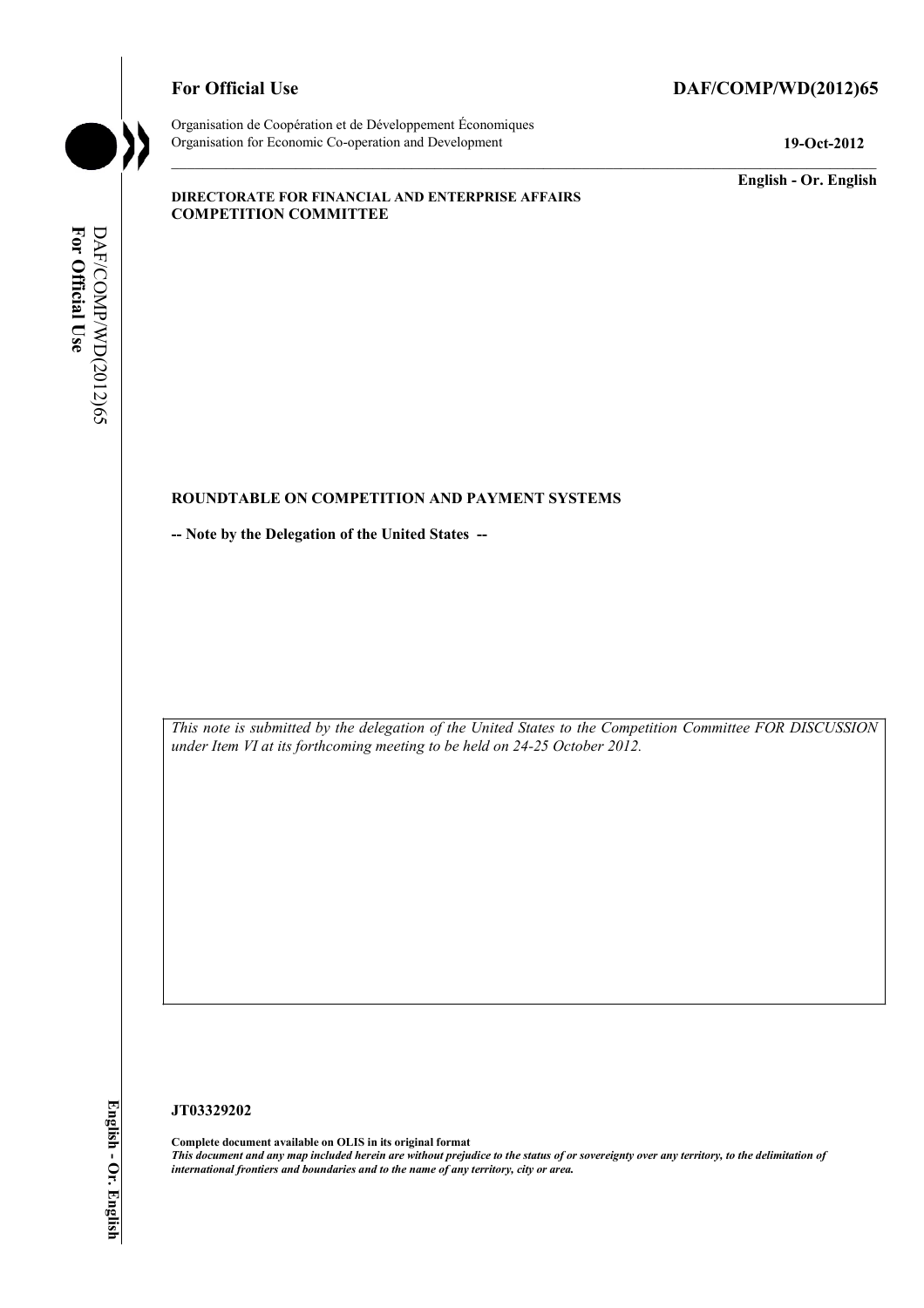#### **ROUNDTABLE ON COMPETITION AND PAYMENT SYSTEMS**

#### **-- Note by the United States --**

 Competition and Efficient Usage of Payment Cards. The use of payment cards continues to grow in the 1. The U.S. payment industry has evolved in several ways since the June 2006 Roundtable on United States. Debit has grown particularly fast. In 2010, debit was estimated to comprise 21 percent of consumer payment purchase volume, up from 13 percent in  $2005$ <sup>1</sup>. This growth in debit has come at the expense of checks and cash, which declined from 49 percent of consumer payment purchase volume in  $2005$  to 37 percent in  $2010<sup>2</sup>$  In addition, the card payment networks have restructured and some consumers are beginning to make payment-card transactions with their mobile phones. Finally, the U.S. regulatory framework governing the credit and debit industries was altered in 2010 as part of financial reform legislation.

 authority to enforce regulations prohibiting network exclusivity arrangements and routing restrictions. The they are in a position to choose the best method for them under their circumstances. To this end, it 2. During the past six years, the Antitrust Division of the U.S. Department of Justice ("Division") has focused on the anticompetitive effect of conduct that restricts merchants' ability to influence consumers' payment choices and thus obstructs competition. The Division also has reviewed and halted at least one combination that would have resulted in both unilateral and coordinated effects. The Federal Trade Commission ("FTC") has examined the effect of credit card disclosures on competition and has new FTC also monitors U.S. payment systems for unfair or deceptive practices affecting consumers and brings law enforcement actions when necessary to stop consumer harm. As various modes of payment develop, it is important for consumers to understand the risks, benefits, and costs of alternative mechanisms so that would be helpful to ensure that disclosures about alternative products are clear, and this may require testing along the lines of the FTC's work on mortgage disclosures.<sup>3</sup> Private plaintiffs continue to litigate cases based on allegations of price-fixing of interchange fees and on anti-steering rules.

#### **1. Structural Changes to the U.S. Payment Industry**

#### *1.1 Restrictions on the Issuance of Competing Cards*

3. As a result of the Division's 1998 challenge to the Visa and MasterCard joint ventures, described in paras. 11-16 of the U.S. submission to the 2006 Roundtable ("2006 submission"),<sup>4</sup> banks that issue cards

 $\overline{a}$ 

Nilson Report, Dec 2011 (Issue 985).

 $\overline{c}$ <sup>2</sup>*Id.* 

<sup>3</sup>*See* Lacko, J. and Pappalardo, J., "The Failure and Promise of Mandated Consumer Mortgage Disclosures: Evidence from Qualitative Interviews and a Controlled Experiment with Mortgage Borrowers," American Economic Review, May 2010.

 $\overline{4}$ DAF/COMP/WP2/WD(2006)39. The Division alleged that the adoption of rules and policies that disadvantaged or excluded rival general purpose card networks, such as American Express and Discover/Novus, including rules or policies prohibiting member banks from issuing cards on the American Express or Discover/Novus networks, constituted a continuing combination and conspiracy to organize and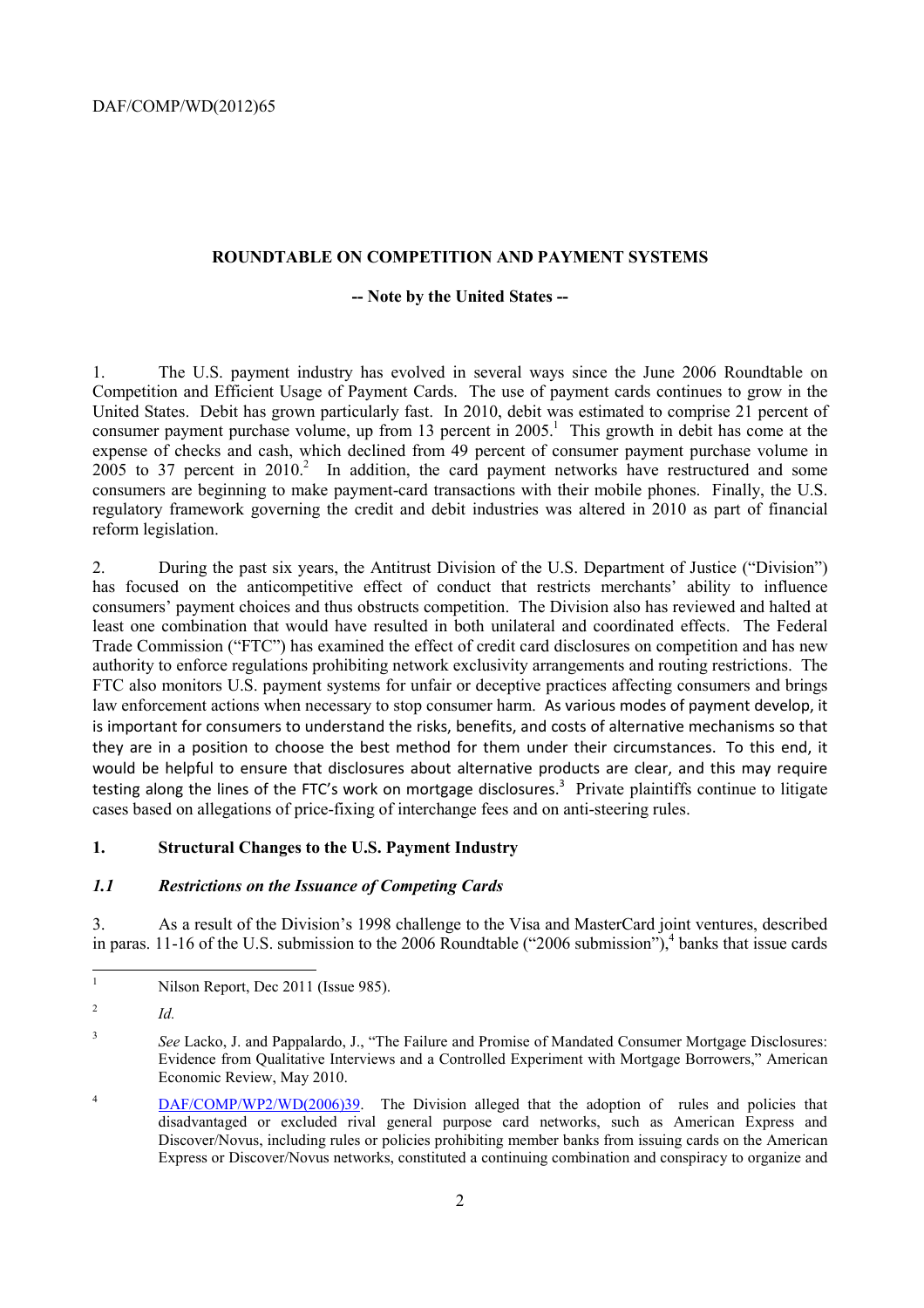consumers chose among the various characteristics and variety of card products that have become on the Visa and MasterCard networks are now permitted to issue cards on competing networks, such as American Express and Discover. According to an industry newsletter, the end of the "exclusionary rule" has led to eight banks acting as third party issuers of American Express branded cards in the U.S. in 2011, including Bank of America, Barclays, and Citigroup.<sup>5</sup> The 2011 purchase volume on these cards was \$21 billion.<sup>6</sup> Further, at least four banks act as third party issuers of Discover branded credit cards, with a 2011 purchase volume of \$14 billion.<sup>7</sup> This growth shows the increased competition among issuers as available.

#### *1.2 Dual Governance*

4. While the Division did not prevail in its challenge in *Visa* to the joint ventures' "dual governance" system, changes the associations subsequently made to their corporate structures have alleviated this concern. At the time of the 2006 submission, dual governance permitted the election or appointment of bank member governors of their associations that had material portions of their card portfolios on both the Visa and MasterCard networks, thereby reducing incentives for the two jointlyowned systems to compete vigorously in brand and product development.<sup>8</sup> In 1998, the Division alleged this arrangement constituted a conspiracy in restraint of trade,<sup>9</sup> although this allegation was not upheld in court. The dual governance system is no longer in effect, however, because in 2006,

*MasterCard became a publicly traded company with a board of directors with a majority of directors that are independent from their financial institution customers. Visa became a publicly traded company in 2008, and its financial institution members became common stockholders with a minority of shares.*<sup>10</sup>

5. These changes in corporate structure reduced the ability of issuers and acquirers to negatively affect Visa's and Mastercard's competitive decisions.

#### *1.3 Changes in the U.S. Regulatory Framework*

Frank"), $11$  Congress created important new legal obligations for the credit and debit card industries. The so-called "Durbin Amendment" to Dodd-Frank prohibits payment card networks from barring merchants cash, checks, debit cards, or credit cards. These rules also forbid payment card networks from ceasing to 6. As part of the Dodd-Frank Wall Street Reform and Consumer Protection Act of 2010 ("Doddfrom offering discounts or in-kind incentives to consumers for using a particular payment method, such as

 networks in violation of Section 1 of the Sherman Act. The court agreed, holding that the rules were unreasonably anticompetitive. *See U.S. v. Visa USA, Inc*., 163 F. Supp. 3d 322 (S.D.N.Y. 2001), aff'd 344 operate general purpose card networks in a manner that restrained competition among general purpose card F.3d 229 (2d Cir. 2003).

-

<sup>8</sup>*See U.S. v. Visa USA Inc., et al*, Complaint (Oct. 7, 1998) ¶¶ 40 - 100, available at: http://www.justice.gov/atr/cases/f1900/1973.htm.

 $10$ 10 General Accountability Office, *Credit Cards: Rising Interchange Fees Have Increased Costs for Merchants, but Options for Reducing Fees Pose Challenges*, GAO-10-45 (November 2009), 3-4.

<sup>5</sup> Nilson Reports, Jan 2012 (Issue 987), "American Express Results – U.S."

 $\frac{6}{10}$ 

<sup>7</sup> Nilson Reports, Jan 2012 (Issue 986), "Discover Financial Services."

<sup>&</sup>lt;sup>9</sup> *Id.*, at  $\P$  155 – 158.

 $11$  Pub. L. 111-203.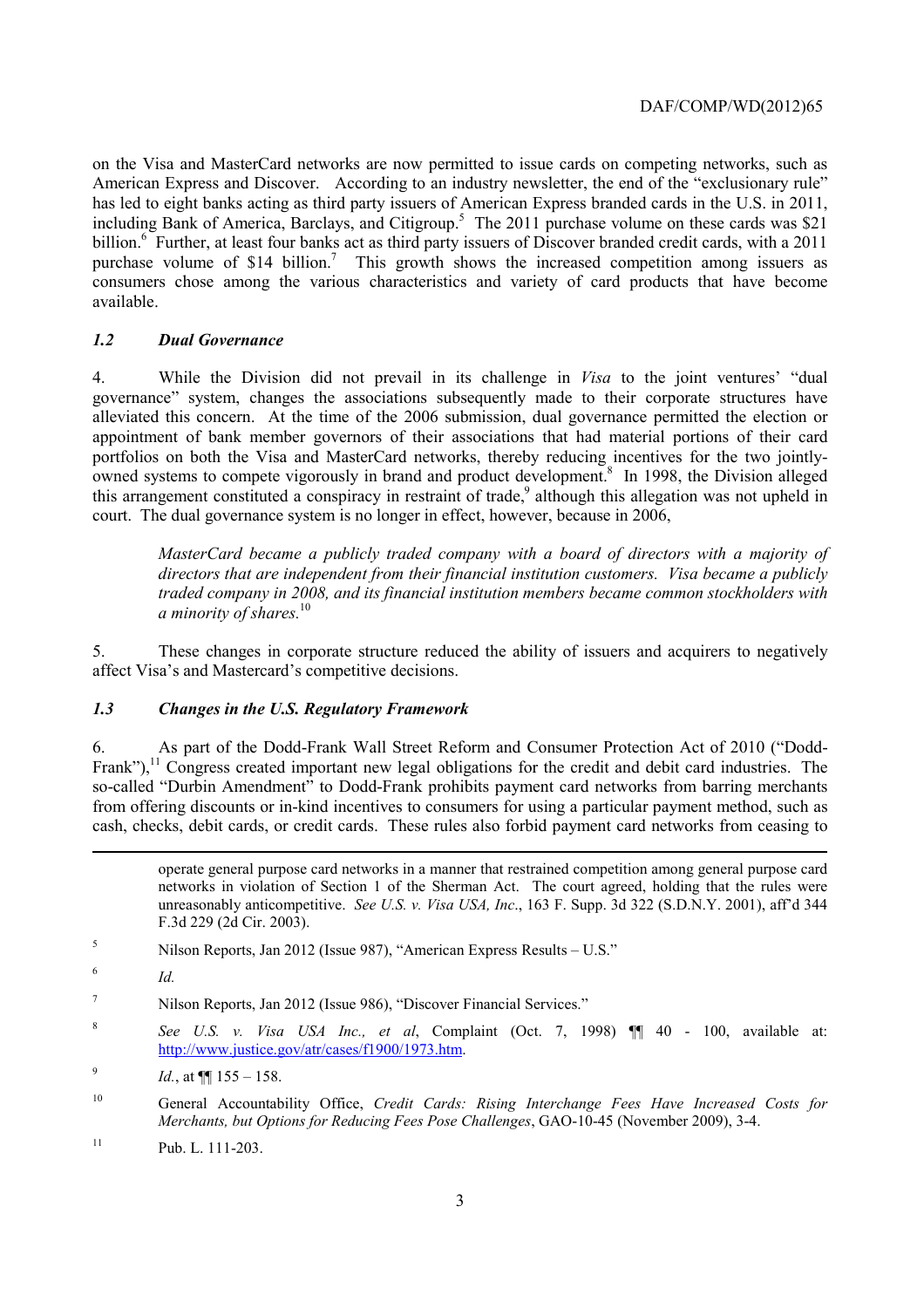deal with merchants who want to set a minimum dollar value for accepting credit cards (as long as the minimum dollar value does not exceed \$10).

 select the debit network that processes their transactions. 7. Further, Dodd-Frank introduced three changes to the debit card market. First, the Board of Governors of the U.S. Federal Reserve ("Federal Reserve") was granted the authority to cap debit interchange fees. The Federal Reserve subsequently promulgated a final rule capping these fees at 21 cents per transaction, plus an ad valorem upward adjustment for certified fraud-prevention programs. Second, Dodd-Frank and its implementing regulations require issuing banks and payment networks to allow merchants to choose between two or more competing debit networks to process transactions made with their cards. Finally, the rules prohibit issuers and payment networks from inhibiting merchants' ability to

 work to discipline debit merchant fees. 8. Overall, these rules are designed to increase competition among debit networks. Previously, debit networks competed for issuing banks primarily by offering exclusive agreements and high interchange fees. With the requirement of multiple debit options, debit networks now also now compete for merchants' debit transaction volume. Together with the cap on debit fees, this competition should

9. Another legislative proposal that has not been adopted would seek to increase the bargaining power of merchants in their negotiation of interchange fees and terms of access to credit and/or debit card networks by creating broad antitrust immunity for merchants in their negotiations with the networks and the issuing banks. One version of this proposal<sup>12</sup> also provides that if the joint negotiations between banks and merchants do not produce an agreement on interchange rates and related terms, the member merchants and banks would be subject to an administrative procedure before a three-judge panel to determine the rates and terms for a three-year period.

10. The U.S. Department of Justice and FTC commented separately to Congress on this legislative proposal in June 2008.13 Both agencies expressed general opposition to the creation of sector-specific exemptions from the antitrust laws, and noted that the regulatory function of setting prices was alien to their mission and experience in enforcing the antitrust laws. The Department also commented on the complexity of regulating fees in two-sided markets, the risks of market power created by the proposed joint negotiations, and the perils of price-control legislation.

### **2. Division Enforcement Activity in the Payments Sector**

### *2.1 Visa Debit Card Rule*

 $\overline{a}$ 

11. In response to a Division investigation, Visa Inc. in 2008 rescinded a rule that required merchants to treat Visa-branded debit cards differently when used as PIN-debit cards (and processed via non-Visa

 networks) from those same cards when used as signature debit cards and processed on the Visa network. 12. The Division had been investigating whether this Visa rule adversely affected competition by restricting certain PIN debit transactions, particularly the small-value and Internet ones, and by interfering with the introduction of new types of PIN debit services. The Division's investigation revealed that

H.R. 5546, the Credit Card Fair Fee Act of 2008.

 $13$ Letter from Keith B. Nelson, Principal Deputy Assistant Attorney Gen., U.S. Dep't of Justice, to the Hon. Lamar Smith, Ranking Member, Committee on the Judiciary, U.S. House of Representatives (June 23, 2008); letter from William E. Kovacic, Chairman, Federal Trade Commission, to the Hon. Lamar Smith, Ranking Member, Committee on the Judiciary, U.S. House of Representatives (June 19, 2008) (both providing the respective agency's views on H.R. 5546, the "Credit Card Fair Fee Act of 2008").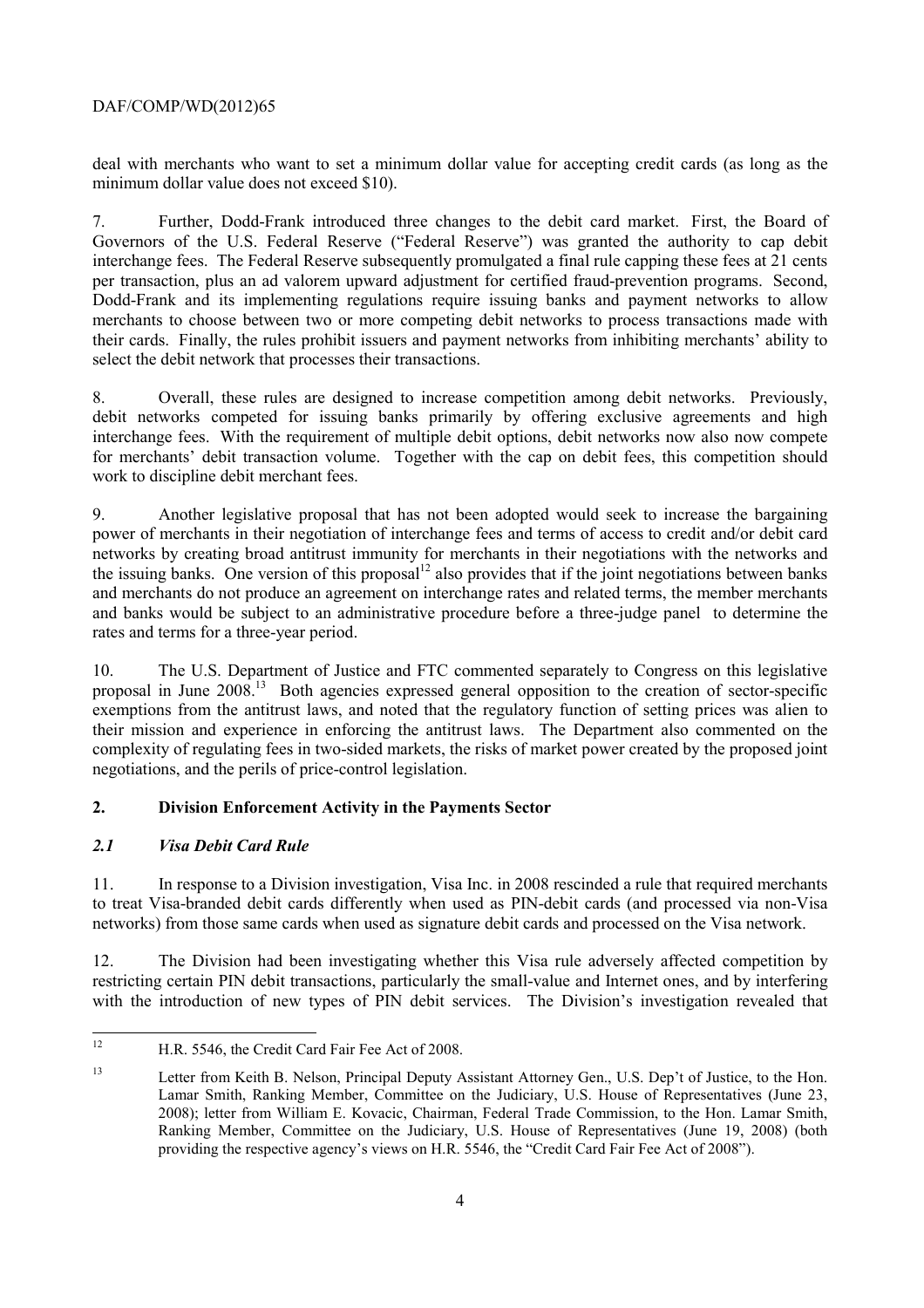PIN for most non-Visa transactions initiated from a Visa-branded debit card, including below-\$25 and almost all Internet transactions, potentially raising barriers to entry for new types of PIN debit services. Visa's rescission of the rule alleviated the Division's concern. approximately 70 percent of all signature debit cards in the U.S. carried the Visa brand, and virtually all Visa signature debit cards could be used to conduct PIN debit transactions. Cardholders could choose to use the card's PIN debit network(s) rather than Visa's signature debit network, indicating their preference by either entering their PIN or signing the receipt; the merchant would then route the payment transaction to the cardholder's bank using the network selected by the cardholder. Visa had for some time authorized banks to permit some types of merchants to waive the signature requirement for certain signature debit transactions (those below \$25 and certain transactions initiated over the Internet). This action accounted for significant growth in debit card use, benefitted merchants and consumers, and encouraged adoption of contactless readers, a new technology at the point of sale. In contrast, the Visa regulation investigated by the Division permitted signature waiver, but prohibited banks from allowing merchants to waive entry of a

#### *2.2 Verifone/Hypercom*

 $\overline{a}$ 

13. In 2011*,* the Division challenged the acquisition of Hypercom Corp. ("Hypercom") by Verifone Systems Inc. ("Verifone"), two of only three significant sellers of point-of-sale (POS) terminals in the United States.<sup>14</sup> The complaint alleged that the proposed transaction would eliminate important The complaint alleged that the proposed transaction would eliminate important competition in the sale of POS terminals in the United States and likely result in both unilateral and coordinated effects. POS terminals are used by retailers and other firms to accept electronic payments such as credit and debit cards.

 asserted that the acquisition 14. The Division's investigation revealed two distinct markets for POS terminals. The first market consists of countertop POS terminals, which are directly connected to credit card processors through a telephone line, internet connection or cellular network. Post-transaction, the combined company would have controlled approximately 60 percent of the countertop POS terminals market. The second market consists of multi-lane POS terminals, which are integrated into a merchant's cash register and integrated POS system. After the transaction, the top three players in this market for multi-lane POS terminals – Hypercom, Verifone and Ingenico – would have had a combined 90 percent market share. The complaint

*would likely result in unilateral effects in each relevant market as VeriFone would be able to raise the price of both VeriFone and Hypercom products because it would recapture some sales that would have been lost absent the acquisition as purchasers reacted to such price increases by switching between VeriFone and Hypercom products. The elimination of Hypercom as a competitor would also reduce the number of significant competitors from three to two in the POS terminals markets, resulting in a duopoly and heightening the potential for coordinated behavior. Coordination, whether tacit or explicit, is especially likely because the acquisition would enhance each company's ability to deter competitive behavior in one market by retaliating across a range of other product and geographic markets.15* 

 Hypercom entered into a licensing agreement pursuant to which it would license its POS business to Ingenico, S.A., the only substantial provider of POS terminals. The Division also challenged this <sup>14</sup>*U.S. v. Verifone Systems Inc., et al.,* Complaint (May 12, 2011); *available at* http://www. justice.gov/atr/cases/verifone.html for case filings. Shortly after executing the merger agreement, agreement, but dropped the challenge when the parties abandoned the proposed licensing deal. The Verifone/Hypercom transaction was also reviewed by Spain's National Competition Council (*see*  http://www.cncompetencia.es/Inicio/Noticias/tabid/105/Default.aspx?Contentid=441972&Pag=10) and by the UK's Office of Fair Trading (*see* http://www.oft.gov.uk/OFTwork/mergers/decisions/2011/hypercom).

<sup>15</sup> U.S. v. Verifone Systems, Inc., and Hyperion Corporation, Competitive Impact Statement at 7, *available at*  http://www.justice.gov/atr/cases/f273600/273617.pdf.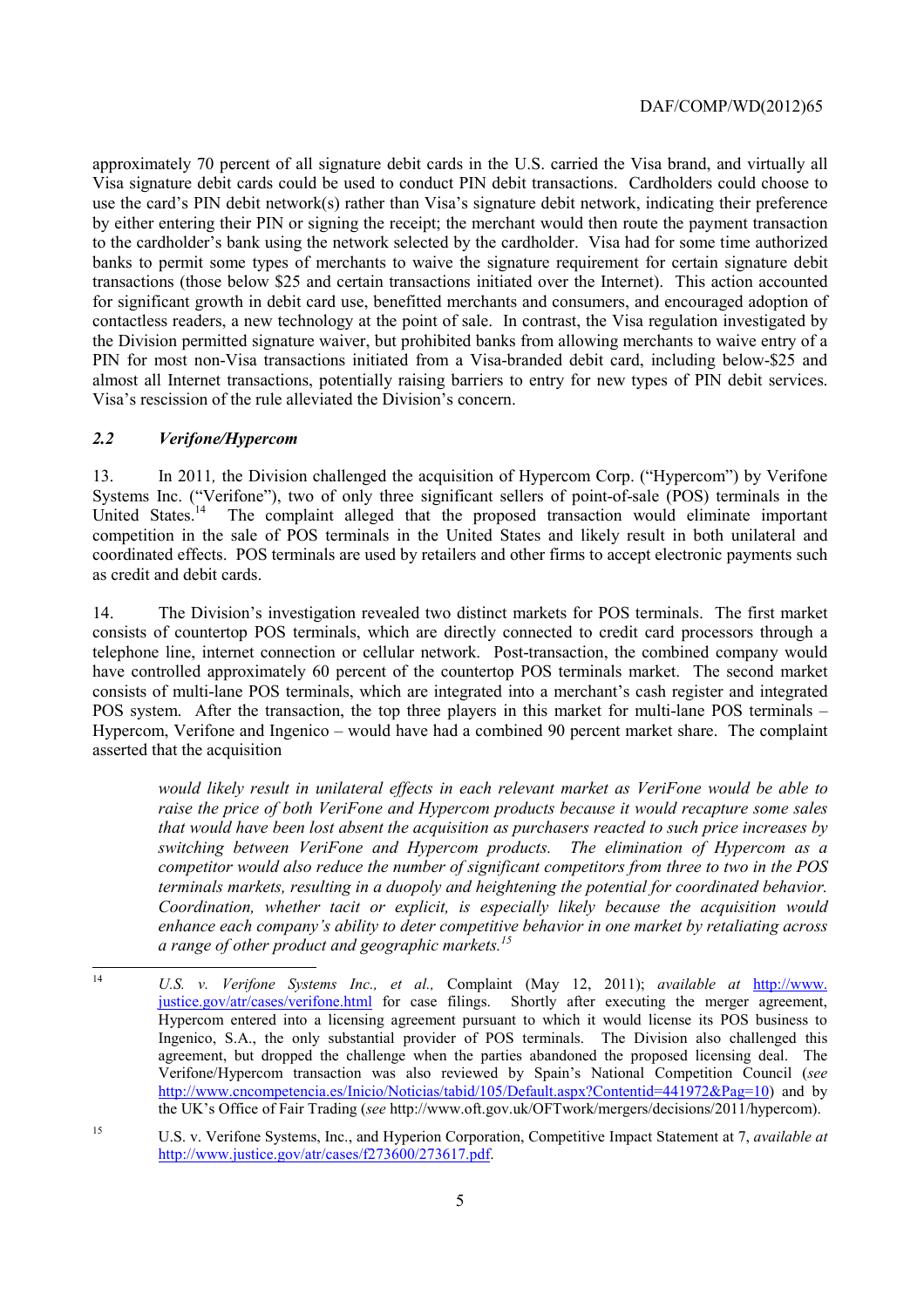15. The high barriers to entry in both markets made entry unlikely to alleviate any of the anticompetitive effects.

 entity sponsored by Gores Group LLC ("Gores"), a private equity fund. This divesture would include for Gores to become a viable competitor in the industry. The final judgment was issued by the district 16. After the Division's complaint was filed, VeriFone and Hypercom entered into settlement negotiations with the Division to find an alternative buyer. The Division filed a proposed settlement on August 4, 2011. The settlement required Verifone to divest Hypercom's U.S. POS terminals business to an physical assets, personnel, intellectual property rights, transitional support, and all other assets necessary court on November 21, 2011.

#### *2.3 United States v. American Express Company*

17. In *U.S. v. American Express Company*,<sup>16</sup> the Division challenged the so-called "anti-steering" rules that American Express, MasterCard, and Visa had in place that prevented merchants from offering, at the point of sale, consumer discounts, rewards, or information about card costs, or from expressing a preference for a card brand that is less expensive for the merchant ("merchant restraints"). According to the complaint, filed on October 4, 2010 ("Complaint"), these rules prohibited merchants from encouraging consumers to use lower-cost payment methods, resulting in an increase in the merchants' cost of doing business, and ultimately forcing consumers to pay more for their purchases. The challenged merchant restraints deterred or obstructed merchants from freely promoting inter-brand competition among networks by offering customers discounts, other benefits, or information to encourage them to use a less expensive General Purpose Card brand or other payment method.

18. The merchant restraints blocked merchants from taking steps to influence customers and foster competition among networks at the point of sale, such as: promoting a less expensive General Purpose Card brand more actively than any other brand; offering customers a discount or other benefit for using a particular General Purpose Card that costs the merchant less; posting a sign expressing a preference for another General Purpose Card brand; prompting customers at the point of sale to use another General Purpose Card brand in their wallets; posting the signs or logos of General Purpose Card brands that cost less to the merchant more prominently than signs or logos of more costly brands; or posting truthful information comparing the relative costs of different General Purpose Card brands.<sup>17</sup>

market for General Purpose Card network services to travel and entertainment merchants ("T&E market"). defendants possessed market power in both relevant product markets. Finally, significant barriers to entry 19. The Complaint alleged two distinct relevant product markets: the market for General Purpose Card network services to merchants, and within that broader market, a price discrimination market -- the In each case, the relevant geographic market was the United States. The Complaint alleged that each of the and expansion protected defendants' market power, and contributed to their ability to maintain high prices for years without threat of price competition by new entry or expansion in the market. Barriers to entry and expansion included the prohibitive cost of establishing a physical network over which General Purpose Card transactions could run, developing a widely recognized brand, and establishing a base of merchants

See http://www.justice.gov/atr/cases/americanexpress.html for case filings.

 $17$  *seq*., forbids networks from prohibiting merchants from offering a discount or in-kind incentive for example, offering a discount for the use of any debit card. All General Purpose Card networks operate 17 Federal law mandates that networks permit merchants to offer discounts for cash transactions. Additionally, Dodd-Frank, by adding section 920 to the Electronic Fund Transfer Act, 15 U.S.C. § 1693 *et*  payment by the use of cash, checks, debit cards, or another payment method. This would include, for under these laws, and the Complaint did not seek relief relating to these two types of discounting.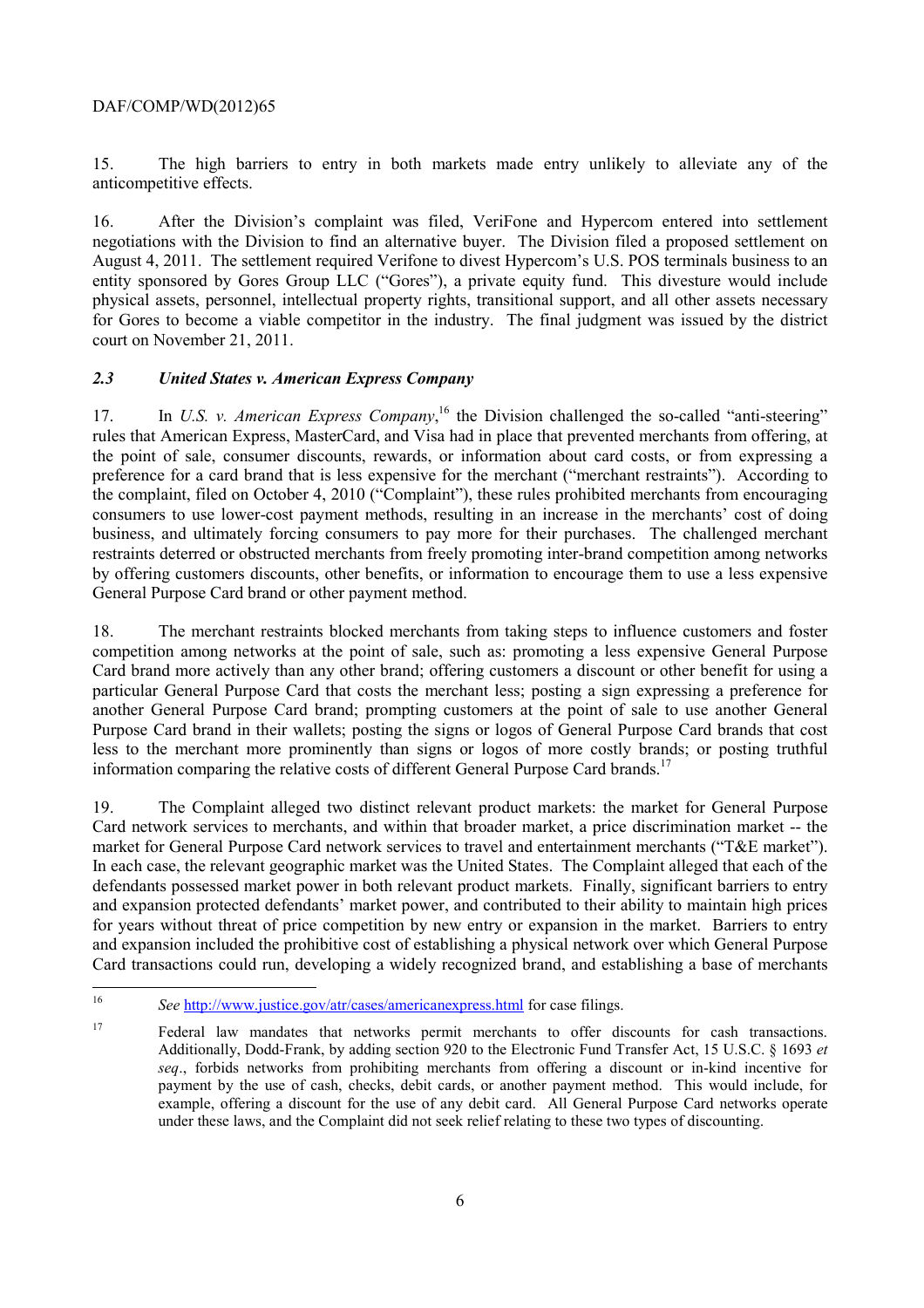and a base of cardholders. Defendants, having achieved these necessities early in the history of the industry, held substantial early-mover advantages over prospective subsequent entrants. Successful entry would be difficult, time consuming, and expensive.

20. Because the merchant restraints resulted in higher merchant costs, and merchants passed these costs on to consumers, retail prices were higher generally for consumers. Moreover, a customer who paid with lower-cost methods of payment paid more than he or she would if the defendants had not prevented merchants from encouraging network competition at the point of sale. For example, because certain General Purpose Cards that are more expensive for the merchant tend to be held by more affluent buyers, less affluent purchasers using other General Purpose Cards, debit cards, cash, and checks effectively subsidized part of the cost of the benefits of the more expensive cards and the rewards enjoyed by those cardholders.

 also heightened the already high barriers to entry and expansion in the network services market. Merchants' inability to encourage their customers to use less costly General Purpose Card networks made 21. The Complaint also alleged that the merchant restraints had a number of other anticompetitive effects, including reducing output of lower-cost payment methods, stifling innovation in network services and card offerings, and denying information to customers about the relative costs of General Purpose Cards that would cause more customers to choose lower-cost payment methods. Defendants' merchant restraints it more difficult for existing or potential competitors to threaten Defendants' market power.

 consumers the cost incurred by the merchant when a consumer uses a particular card network. The court 22. The Division filed a proposed settlement simultaneously with its complaint requiring MasterCard and Visa to allow their merchants to offer consumers a discount or incentive for using a particular card network, express a preference and promote the use of a particular card network, and communicate to approved the settlement on July 20,  $2011$ .<sup>18</sup> Litigation with American Express is ongoing.

## **3. Update on Private Litigation in the United States**

### *3.1 Kendall v. Visa U.S.A., Inc.*

23. In *Kendall v. Visa U.S.A., Inc.*, 518 F.3d 1042 (9<sup>th</sup> Cir. 2008), a group of merchants sued Visa, MasterCard, and several banks, alleging that they violated Section 1 of the Sherman Act by conspiring to set the merchant discount and interchange fees charged to merchants for payment of credit card sales. The trial court dismissed the complaint, and was upheld on appeal. The Court of Appeals held that the merchants had failed to plead any evidentiary facts beyond parallel conduct with respect to the banks, and as indirect purchasers were barred from recovery against the credit card networks.

### *3.2 Merchant Class Action Litigation*

24. The 2006 submission in para. 28 described the class action antitrust complaint merchants and other industry participants brought against Visa and MasterCard in 2005.<sup>19</sup> A putative class of approximately seven million U.S. merchants who accept Visa and MasterCard credit and debit cards sued the two networks and a group of card-issuing banks, including JPMorgan Chase, Bank of America, Citibank, Wells Fargo, Capital One, and others. The complaint alleged that Visa's and MasterCard's antisteering rules (imposed on merchants) reduced competition and kept prices high. The complaint also alleged price-fixing in the setting of interchange fees. On July 13, 2012, the parties announced they had signed a memorandum of understanding to enter into a settlement agreement to resolve the claims. This

 18 The final judgment is *available at* http://www.justice.gov/atr/cases/f273100/273170.htm.

<sup>19</sup>*In re Payment Card Interchange Fee and Merchant Discount Litigation*, 05-MD-1720 (JG)(JO)(E.D. NY).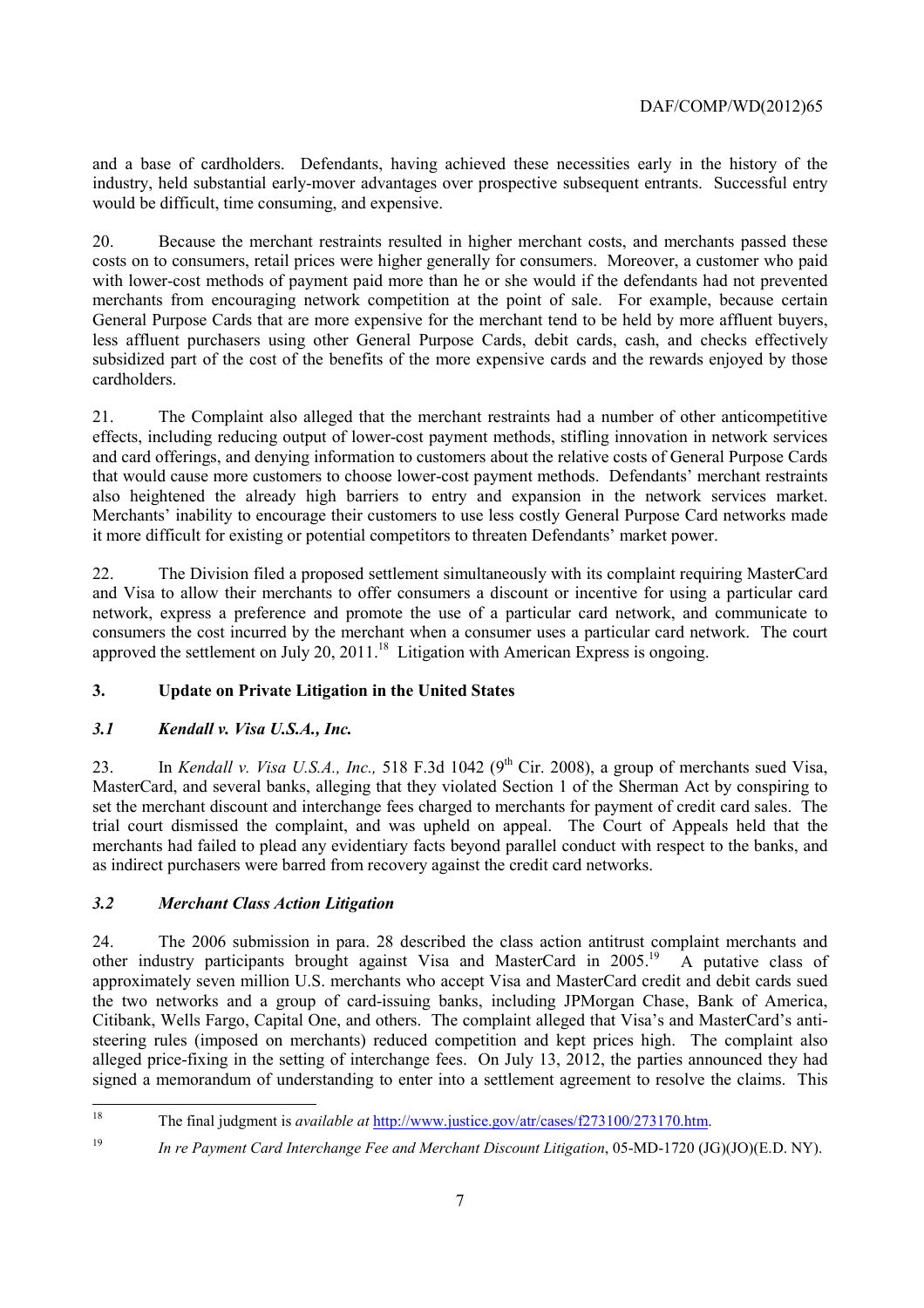proposed agreement "include[s] a cash payment and significant reforms of Visa and MasterCard rules and business practices."20 The reforms of rules and business practices include modifications of network rules previously enforced by Visa and MasterCard relating to steering at the point-of-sale. The settlement agreement is currently before the court; several entities have expressed opposition to the settlement.<sup>21</sup>

#### **4. Development of mobile payment systems**

#### *4.1 Technical developments and possible antitrust issues*

25. The recent proliferation of smart phones and the development of technologies such as near field communications ("NFC") provide opportunities for consumers to use their smart phones rather than their credit or debit cards. The plans of those developing this technology appear to allow the incumbent credit card networks to continue to play a role in the payment ecosystem, except that mobile devices rather than plastic cards would be used for payment. However, because some new technologies like NFC permit twoway communication between a consumer's smart phone and a retailer's terminal, mobile payment systems may offer greater functionality to consumers and merchants.

 competitors have formed mobile payment joint ventures: (1) Isis, a joint venture including most of the major American mobile phone network providers: Verizon Wireless, AT&T, and T-Mobile.<sup>22</sup> and (2) Lowe's, and Shell Oil. These joint ventures are not yet in operation. 26. Successful implementation of mobile payment systems is challenging because (1) it requires coordination across several complement providers (smart phones, enabled terminals, merchants, consumer accounts), and (2) network externalities heighten the importance of scale. In the United States, two sets of Merchant Customer Exchange ("MCX"), a joint venture of many merchants that collectively represent approximately \$1 trillion in annual sales. Members of MCX include Wal-Mart, Target, CVS, Sears,

for doing so.<sup>23</sup> Two broad categories of anticompetitive harm theories are (1) "exclusion" and (2) "overly 27. Joint ventures that are collaborations between competitors may warrant antitrust scrutiny. The *Antitrust Guidelines for Collaborations Among Competitors* issued by the U.S. antitrust agencies in April 2000 describe the principles for evaluating agreements among competitors and the analytical framework inclusive joint venture." For exclusion, harm may arise if a joint venture denies some key element to rival systems and thereby reduces competition.<sup>24</sup> Whether this is a viable theory would depend on factors such as the freedom that the joint venture's members have to participate in multiple mobile payment systems

 $\overline{a}$ <sup>20</sup>*See* http://www.rkmc.com/Merchants-Reach-Landmark-\$7.25-Billion-Settlement-with-Visa,-MasterCardand-Major-U.S.-Banks-for-Alleged-Anticompetitive-Practices-and-Price-Fixing-In-Setting-Interchange-Fees.htm.

<sup>21</sup>*See*, *e.g*., *Merchants Say Proposed Swipe Fee Settlement Entrenches Visa/MasterCard Price Fixing,*  http://www.nrf.com/modules.php?name=News&op=viewlive&sp\_id=1428; *Wal-Mart Balks at \$7 Billion Visa/MasterCard Settlement,* http://www.forbes.com/sites/danielfisher/2012/07/24/wal-mart-balks-at-7 billion-visamastercard-settlement/.

 solution on some Samsung smart phones that are available to Sprint subscribers. A March 21, 2012 <sup>22</sup> Sprint, the other large mobile phone network, has partnered with Google to deploy the Google Wallet Bloomberg.com report suggests that, due to slow adoption, Google may be considering sharing revenues with Verizon Wireless and AT&T in order to get these carriers to embrace the Google Wallet.

<sup>&</sup>lt;sup>23</sup> U.S. Department of Justice & Federal Trade Commission, Antitrust Guidelines for Collaborations Among Competitors (Apr. 2000), reprinted in 4 Trade Reg. Rep. (CCH) para. 13,161 (Apr. 12, 2000), *available at*  http://www.ftc.gov/os/2000/04/ftcdojguidelines.pdf.

<sup>&</sup>lt;sup>24</sup>*Id.* at sec. 3.34 (Factors Relevant to the Ability and Incentive of the Participants and the Collaboration to Compete).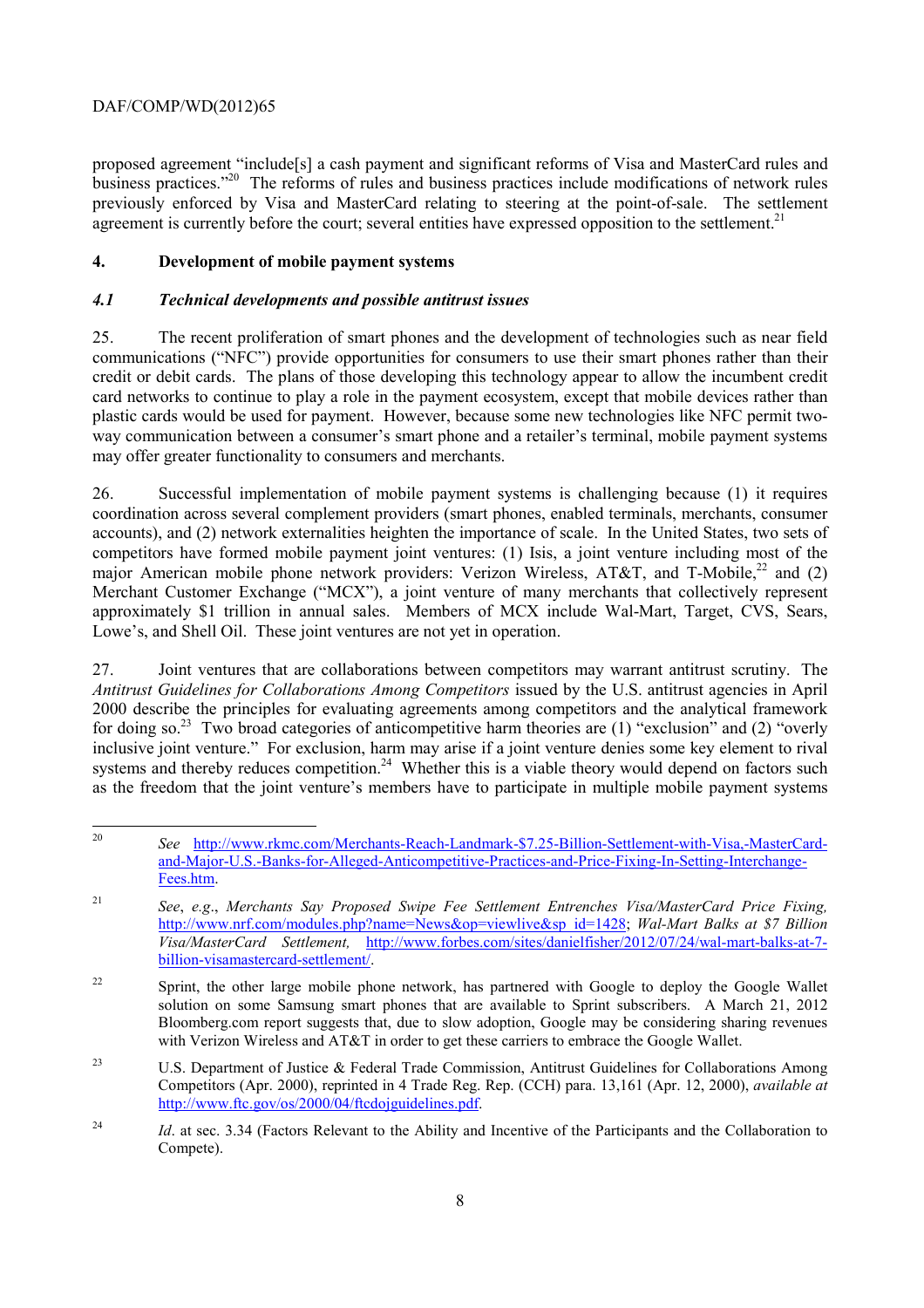might otherwise threaten the joint venture's market power. Factors relevant to this analysis include the ("multi-home"), the extent to which the members, individually or collectively, have market power with respect to the denied element, and the availability of adequate substitutes for that element. For the "overly inclusive joint venture" theory, harm may arise if a joint venture's membership is so expansive, or its rules sufficiently restrictive, as to prevent the emergence or viability of a rival mobile payment system that joint venture's exclusivity, membership scope, whether current members would help form competing systems but for the overly inclusive nature of the joint venture, and if so, the impact of such participation on the timeliness, likelihood, and sufficiency of such entry.<sup>25</sup>

#### *4.2 FTC consumer protection activities*

28. Since 2000, the FTC's Bureau of Consumer Protection has actively examined consumer issues in mobile payment services. Among other things, the Commission's workshops have focused on the applications and implications of Radio Frequency Identification ("RFID") technology,<sup>26</sup> the role of mobile technology in commerce,<sup>27</sup> the emergence of contactless payment systems,<sup>28</sup> and advertising and privacy disclosures in mobile environments.<sup>29</sup> Mobile payments frequently involve hardware manufacturers, operating system developers, application developers, data brokers, coupon and loyalty program administrators, payment card networks, advertising companies, brands, and end-merchants. The FTC has jurisdiction over all of these entities as well as telecommunications providers when they are not engaged in common carrier activities.<sup>30</sup>

29. On April 26, 2012, the FTC's Bureau of Consumer Protection convened a workshop on the development of mobile payments and their impact on consumers.<sup>31</sup> The workshop looked at innovative products and services being developed and the potential changes coming for consumers and merchants. For consumers, mobile payments can be an easy and convenient way to pay for goods and services, get discounts through mobile coupons, and earn or use loyalty points. Mobile payments also may provide under-served communities with greater access to alternative payment systems. The workshop examined three primary areas where consumer concerns are likely to arise with the increasing use of mobile payments: dispute resolution, data security, and privacy. Given the potential concerns raised, the agency will continue to monitor mobile payment developments to ensure consumers are adequately protected.

 $\overline{a}$  power will likely increase the ability and incentive profitably to raise price above or reduce output, quality, service, or innovation below what likely would prevail in the absence of the relevant agreement."; and sec. Id. at sec. 3.33 (Market Shares and Market Concentration), "The creation, increase, or facilitation of market 3.35 (Entry).

<sup>26</sup> <sup>26</sup>*See* FTC Workshop, *Radio Frequency Identification: Applications and Implications for Consumers* (June 21, 2004), *available at* http://www.ftc.gov/bcp/workshops/rfid/index.shtm; FTC Workshop, *Transatlantic RFID Workshop on Consumer Privacy and Data Security* (Sep. 23, 2008), *available at*  http://ftc.gov/bcp/workshops/transatlantic/index.shtml.

<sup>27</sup>*See* FTC Workshop, *Protecting Consumers in the Next Tech-ade* (Nov. 6-7, 2006), *available at*  http://www.ftc.gov/bcp/workshops/techade/what.html.

<sup>28</sup> <sup>28</sup>*See* FTC Workshop, *Pay on the Go: Consumers & Contactless Payment* (July 24, 2008), *available at*  http://www.ftc.gov/bcp/workshops/payonthego/index.shtml.

<sup>&</sup>lt;sup>29</sup> See FTC Workshop, *In Short: Advertising and Privacy Disclosures in a Digital World* (May 30, 2012), *available at* http://www.ftc.gov/bcp/workshops/inshort/index.shtml*.* 

<sup>&</sup>lt;sup>30</sup> The FTC's jurisdiction reaches any person, partnership or corporation that affects commerce, except for limited exclusions such as depository institutions. *See* 15 U.S.C. § 45(a)(2).

 $31$ <sup>31</sup>*See* FTC Workshop, *Paper, Plastic . . . or Mobile? An FTC Workshop on Mobile Payments* (April 26, 2012), *available at* http://www.ftc.gov/bcp/workshops/mobilepayments/. FTC staff is currently preparing a report based on the workshop's findings.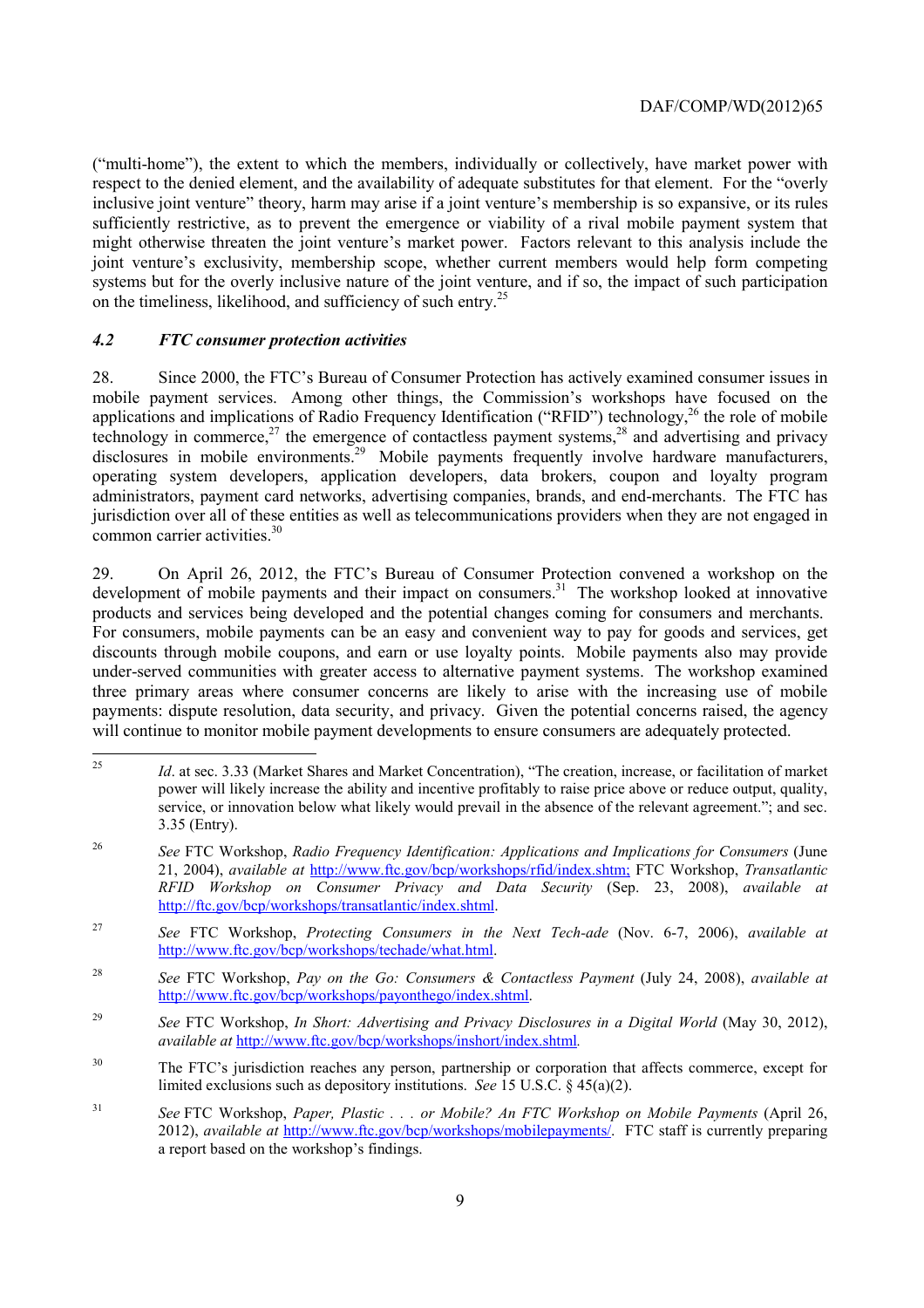30. In July 2012, the FTC's Bureau of Consumer Protection filed a comment with the Federal Communication Commission, stating that the "cramming" of unauthorized charges on wireless phone bills poses a serious problem for consumers and that wireless providers should be required to give customers the option to block all third-party charges from their bills.<sup>32</sup> The FTC continues to monitor mobile payment systems for concerns about these types of unauthorized charges.

31. The FTC also leads the U.S. delegation to the OECD Committee on Consumer Policy, which is doing extensive work on emerging online and mobile payment systems.

#### **5. Innovation in the industry**

32. There has been innovation in payment systems over the last few years, much of it focused on mobile payment technology. A recent report by the Consumer Research Section of the Federal Reserve Board's Division of Consumer and Community Affairs found that adoption of mobile payments in the United States has been slower than in many other countries, and that the primary reason that consumers resist using mobile payments is uncertainty regarding security. To address these opportunities and challenges, firms may focus innovation on two areas: (1) developing solutions for underserved consumer and merchant segments, and (2) improving transaction security.

 terminal is not fiscally prudent. Visa, which has invested in Square, claims that Square does not compete underserved."<sup>33</sup> The Starbucks Coffee Company recently formed a partnership with Square to employ its 33. Square is an example of a firm focusing innovation on underserved consumer and merchant segments. It has developed a payment card reader that can be attached to a mobile phone or tablet computer and has enrolled many small merchants for whom investing in a traditional payment card with Visa products, but "helps to drive acceptance of payment cards in a segment that has been historically mobile technology in U.S. Starbucks stores.<sup>32</sup>

owner/controller of any given secure element may be unable to exercise market power in this manner. Greater numbers of merchants and consumers might then adopt mobile payment technology more rapidly. 34. In regard to innovation in the second category -- transaction security -- there are a number of existing innovations responding to consumers' concern, as well as new ideas under development. These include secure elements that are embedded in mobile phones, secure elements that reside on SIM cards, and solutions in which a virtual secure element is stored in the cloud. Absent a sufficient variety of "secure element" solutions, control of the secure element(s) may create market power and reduce competition in mobile payment technologies. For example, if the only viable technologies are secure elements that are controlled by the mobile network operator (MNO), then MNOs may seek to exercise market power by collecting substantial transaction fees on all mobile payments. This could reduce the benefits from mobile payment technology available to merchants and to consumers. However, if alternative security solutions exist that do not require access granted by the MNO, then the Benefits include increased convenience and better-targeted promotions for consumers, and potentially lower transaction fees and more effective promotions for retailers.

 $\overline{a}$ <sup>32</sup>*See* FTC Reply Comment Before the federal Communications Commission Concerning Placement of Unauthorized Charges on Wireless Bills, Otherwise Known as "Cramming." CG Docket Nos. 11-116, 09- 158 and 98-170 (July 2012), *available at* http://www.ftc.gov/opa/2012/07/cramming.shtm.

 $33$ 33 Claire Caine Miller, "Visa Invests in Square for Mobile Payments," The New York Times, April 27, 2011, http://bits.blogs.nytimes.com/2011/04/27/visa-invests-in-square-for-mobile-payments/.

<sup>34</sup> Claire Caine Miller, "Starbucks and Square Team Up," The New York Times, August 8, 2012, http://www.nytimes.com/2012/08/08/technology/starbucks-and-square-to-team-up.html? $r=1$ .